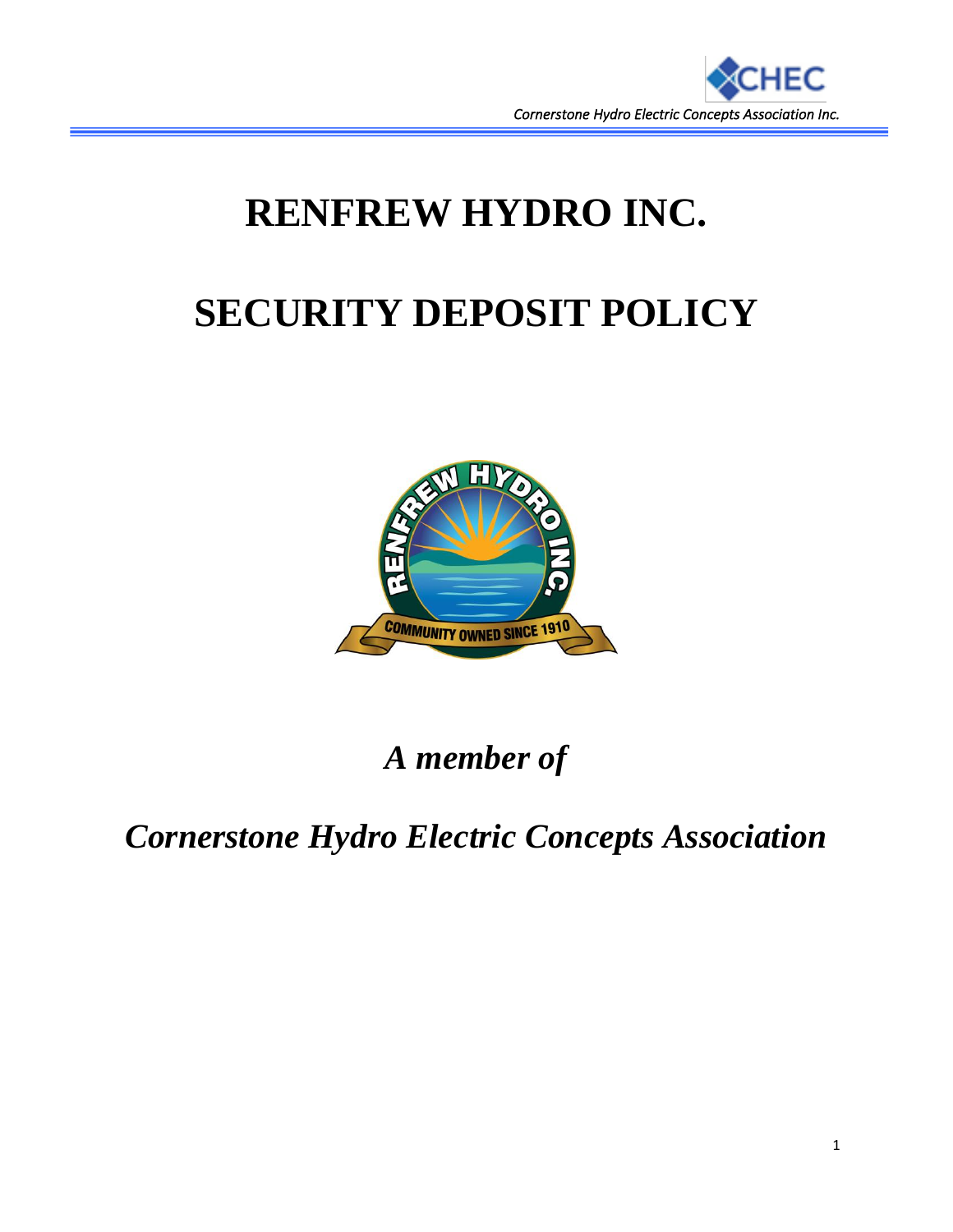

*Cornerstone Hydro Electric Concepts Association Inc.* 

| <b>Policy 2.01 - SECURITY DEPOSIT POLICY</b> | <b>Version 2.0</b>         |
|----------------------------------------------|----------------------------|
|                                              | Created: March 2017        |
|                                              | Latest Revision: July 2021 |

#### **2.01.01 PURPOSE**

This policy describes the terms and conditions distributors will use for collection, maintaining and returning customer security deposits while complying with the applicable legislation and codes.

#### **2.01.02 POLICY STATEMENT**

A distributor will comply with the deposit requirements as defined in the Distribution System Code, Retail Settlement Code, Standard Supply Service Code, and the Distribution Rate Handbook but may waive these requirements in favor of a customer or potential customer.

#### **2.01.03 MINIMUM REQUIREMENTS**

A distributor's security deposit policy shall include at a minimum the following:

- a list of all potential types/forms of security accepted;
- a detailed description of how the security is calculated;
- limits on the amount of security required;
- the planned frequency, process and timing of updating security;
- a description of how interest payable to customers is determined;
- criteria customers must meet to have security deposit waived and/or returned; and
- methods of enforcements where a security deposit is not paid *(Ref: DSC 2.4.6.1)*.

In managing customer non-payment risk, a distributor shall not discriminate among customers with similar risk profiles or risk related factors except where expressly permitted under the Distribution System Code *(Ref: DSC 2.4.6.2)*.

#### **2.01.04 CRITERIA FOR WAIVER OR RETURN OF SECURITY DEPOSIT**

The distributor may require a security deposit from a customer who is not billed by a competitive retailer under retailer-consolidated billing unless the customer has a good payment history of:

- 1 year in the case of a residential customer,
- 3 years in the case of a non-residential customer in < 50 kW rate class, or
- 7 years in the case of a non-residential customer in any other rate class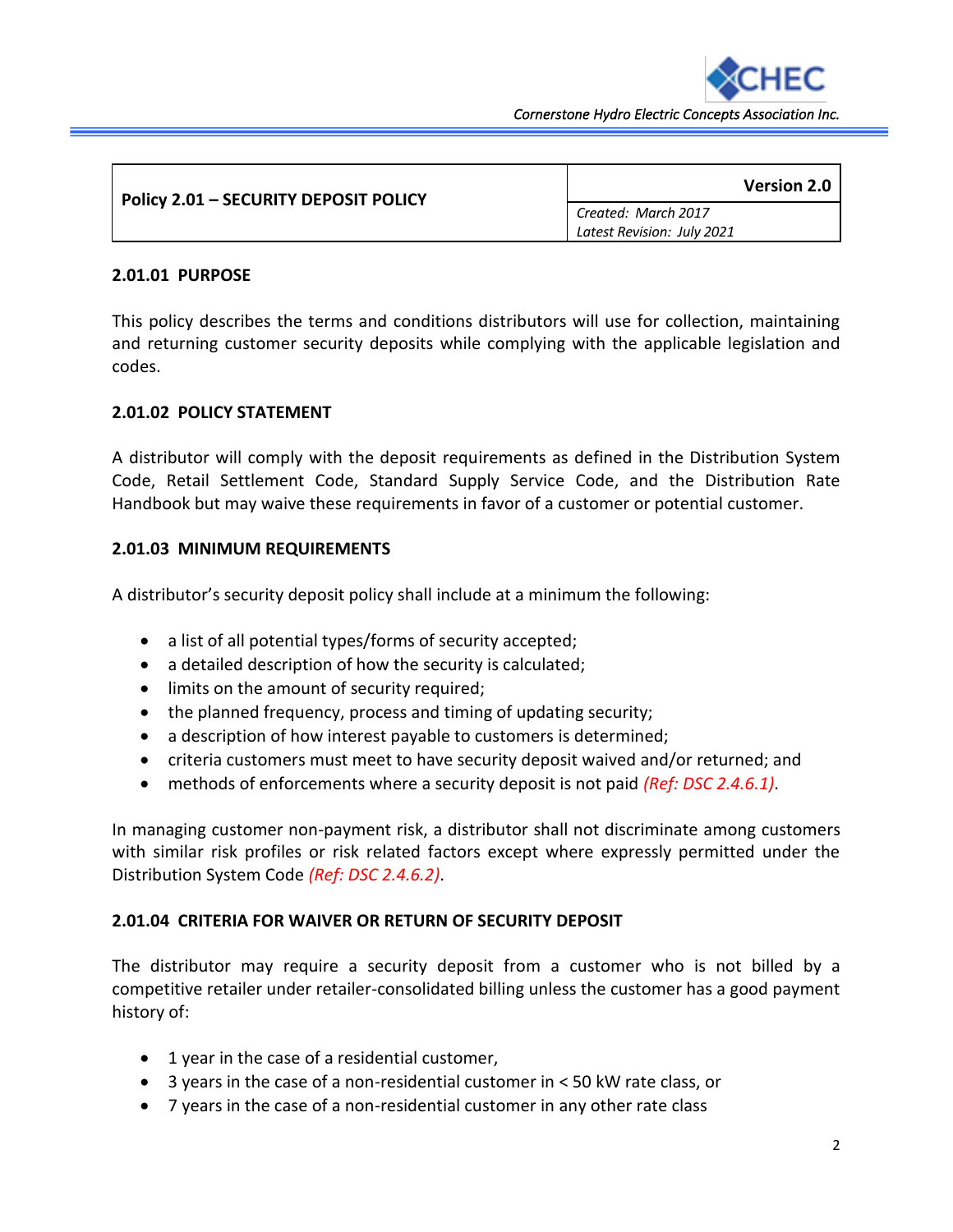

The time period that makes up the good payment history must be the most recent period of time and some of the time period must occur in the previous 24 months. A distributor shall provide a customer with the specific reasons for requiring a security deposit from the customer *(Ref: DSC 2.4.9)*.

Before requiring a security deposit under section 2.4.9 from a residential customer who has not been served by the distributor in the previous 24 months, a distributor shall offer the customer the option of enrolling in an equal monthly payment plan in accordance with the Standard Supply System Code, a pre-authorized payment plan, or both, and where the customer elects to enroll, no security deposit shall be required (Ref: DSC 2.4.9A).

Despite the above section, a distributor may require a security deposit from the customer if within 12 months of enrollment in an equal monthly payment plan, a pre-authorized payment plan, or both,

- a) the customer terminates the plan;
- b) the customer receives more than one disconnection notice from the distributor;
- c) more than one payment by the customer has been returned for insufficient funds;
- d) a disconnect / collect trip has occurred; or
- e) in the case of an equal monthly payment plan, the plan has been cancelled due to non-payment by the distributor in accordance with the Standard Supply Service Code (Ref: DSC 2.4.9B).

The section above does not apply if any of the events listed in paragraphs (b) to (e) of that section occurred due to an error by the distributor (Ref: DSC 2.4.9C).

A customer is deemed to have a good payment history, unless, during the relevant time period:

- the customer has received more than one disconnection notice from the distributor;
- more than one cheque given to the distributor by the customer has been returned for insufficient funds;
- more than one pre-authorized payment to the distributor has been returned for insufficient funds;
- a disconnection/collection trip has occurred; or
- a distributor had to apply a security deposit to the arrears on the account and required the customer to repay the security deposit.

If any of the preceding events occur due to an error by the distributor, the customer's good payment history shall not be affected *(Ref: DSC 2.4.10)*.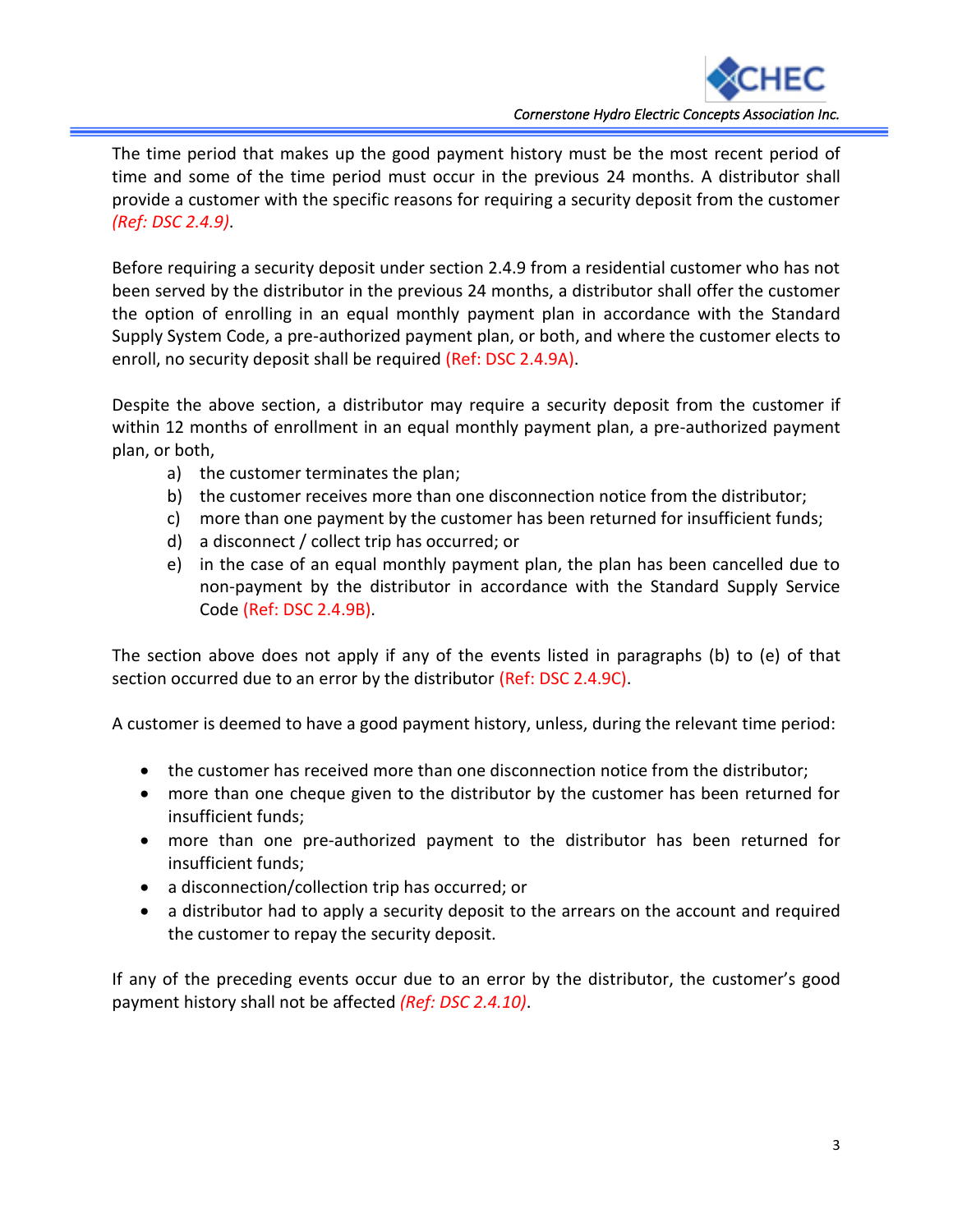The distributor shall not require a security deposit where:

- the customer provides a letter from another electricity distributor or gas distributor in Canada confirming a good payment history with that distributor for the most recent relevant time period, where some of the time period which makes up the good payment history has occurred in the previous 24 months; or,
- a customer, other than a customer in a >5,000 kW demand rate class, that provides a satisfactory credit check made at the customer's expense
- an eligible low-income customer has requested a waiver under the section below *(Ref: DSC 2.4.11).*

When issuing a bill for a security deposit in accordance with above sections, the distributor shall advise a residential customer that the security deposit requirement will be waived for an eligible low-income customer upon request. The distributor shall notify the customer by means of a bill insert, bill message, letter or outgoing telephone message and shall include the distributor's contact information where the customer can obtain further information and a referral to a LEAP Intake Agency to review the customer's low-income eligibility (Ref: DSC 2.4.11.1).

Where a distributor is advised by a LEAP Intake Agency that the agency is assessing the customer for eligibility as a low-income customer, the due date for payment of the security deposit shall be extended for at least 21 days pending the eligibility decision of the LEAP Intake Agency (Ref: DSC 2.4.11.2).

## **2.01.05 METHOD OF CALCULATION AND LIMIT OF SECURITY DEPOSIT**

The maximum amount of the security deposit which a distributor may require a customer to pay shall be calculated in the following manner:

• The "*Billing Cycle Factor*" times the estimated bill based on the customer's average monthly consumption/load with the distributor in the most recent 12 consecutive months within the past two years; or

Where relevant usage information is not available for the customer for 12 consecutive months within the past two years or the billing system is not capable of making the calculation, the customer's average monthly consumption/load shall be based on a reasonable estimate made by the distributor *(Ref: DSC 2.4.12)*.

Where a non-residential customer in any rate class other than a <50kW demand rate class has a credit rating from a recognized credit rating agency, the maximum amount of the security deposit required by the distributor shall be reduced in accordance with the following table *(Ref: DSC 2.4.13)*: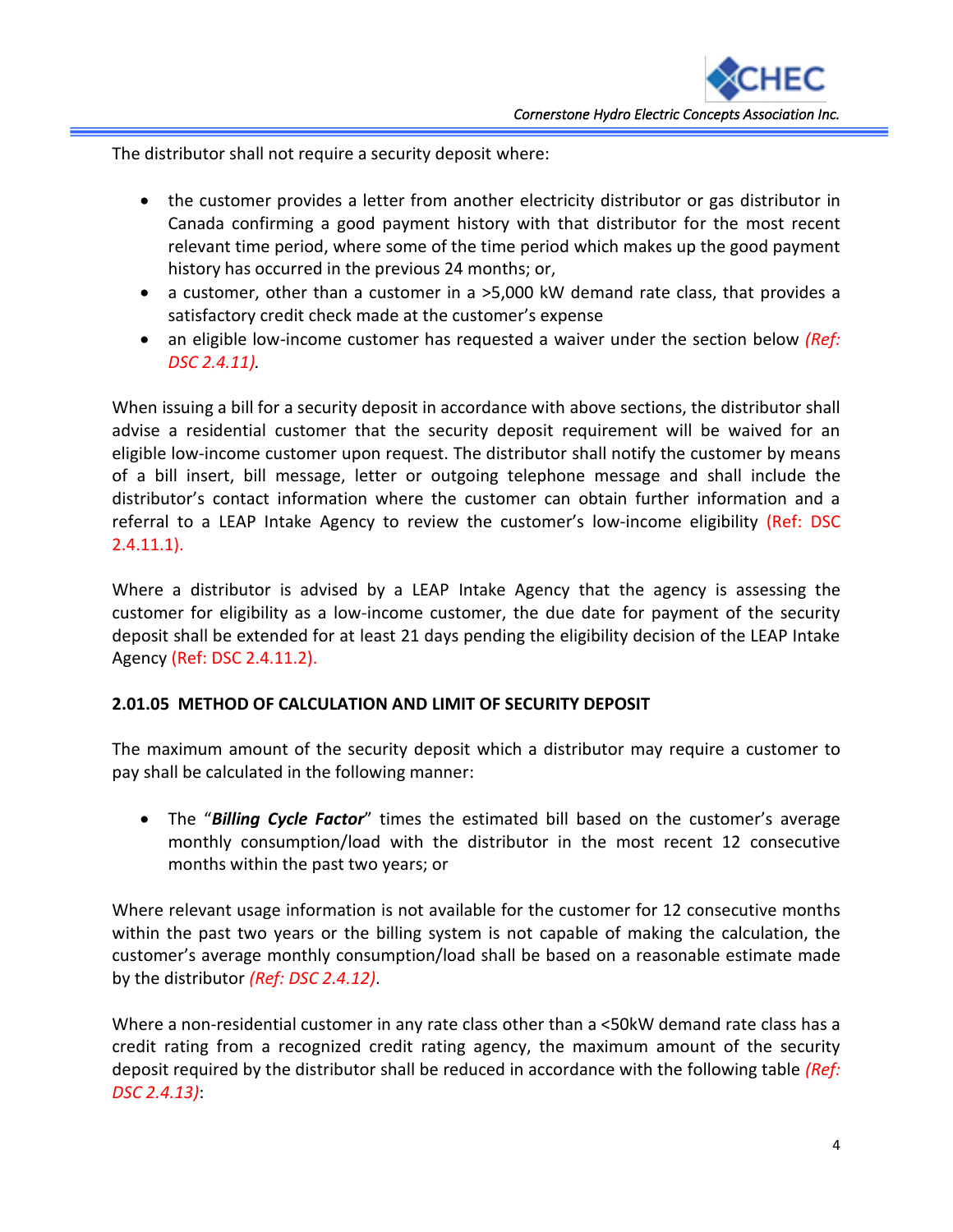| <b>Credit Rating</b> (Using Standard and Poor's Rating Terminology) | Allowable Reduction |
|---------------------------------------------------------------------|---------------------|
| AAA- and above or equivalent                                        | 100%                |
| AA-, AA, AA+ or equivalent                                          | 95%                 |
| A-, A, A+ or equivalent                                             | 85%                 |
| BBB-, BBB, BBB+ or equivalent                                       | 75%                 |
| Below BBB- or equivalent                                            | 0%                  |

A distributor may in its discretion reduce the amount of a security deposit which it requires a customer to pay for any reason including where the customer pays under an interim payment arrangement and where the customer makes pre-authorized payments *(Ref: DSC 2.4.15)*.

The **"***Billing Cycle Factor***"** is 2.5 if the customer is billed monthly, 1.75 if the customer is billed bi-monthly and 1.5 if the customer is billed quarterly *(Ref: DSC 2.4.16).*

Where a customer, other than a residential electricity customer, has a payment history which discloses more than one disconnection notice in a relevant 12-month period, the distributor may use that customer's highest actual or estimated monthly load for the most recent 12 consecutive months within the past 2 years for the purposes of making the calculation of the maximum amount of the security deposit *(Ref: DSC 2.4.17)*.

## **2.01.06 FORM OF SECURITY DEPOSIT**

**Residential** – The form of payment of a security deposit for a residential customer shall be cash or cheque at the discretion of the customer or such other form as is acceptable to the distributor *(Ref: DSC 2.4.18)*.

**General Service** – The form of payment of a security deposit for a non-residential customer shall be cash, cheque or an automatically renewing, irrevocable letter of credit from a bank as defined in the *Bank Act 1991*, S. C. *46*, at the discretion of the customer. The distributor may also accept other forms of security such as surety bonds and third-party guarantees *(Ref: DSC 2.4.19)*.

The distributor shall permit the customer to provide a security deposit in equal instalments paid over a period of at least four months. A customer may, in its discretion, choose to pay the security deposit over a shorter period of time *(Ref: DSC 2.4.20)*.

Despite the above, a distributor shall permit a residential customer to provide a security deposit in equal installments paid over a period of at least 6 months, including where a new security deposit is required due to the distributor having applied the existing security deposit against amounts owing. A customer may elect to pay the security deposit over a shorter period of time *(Ref: DSC 2.4.20A)*.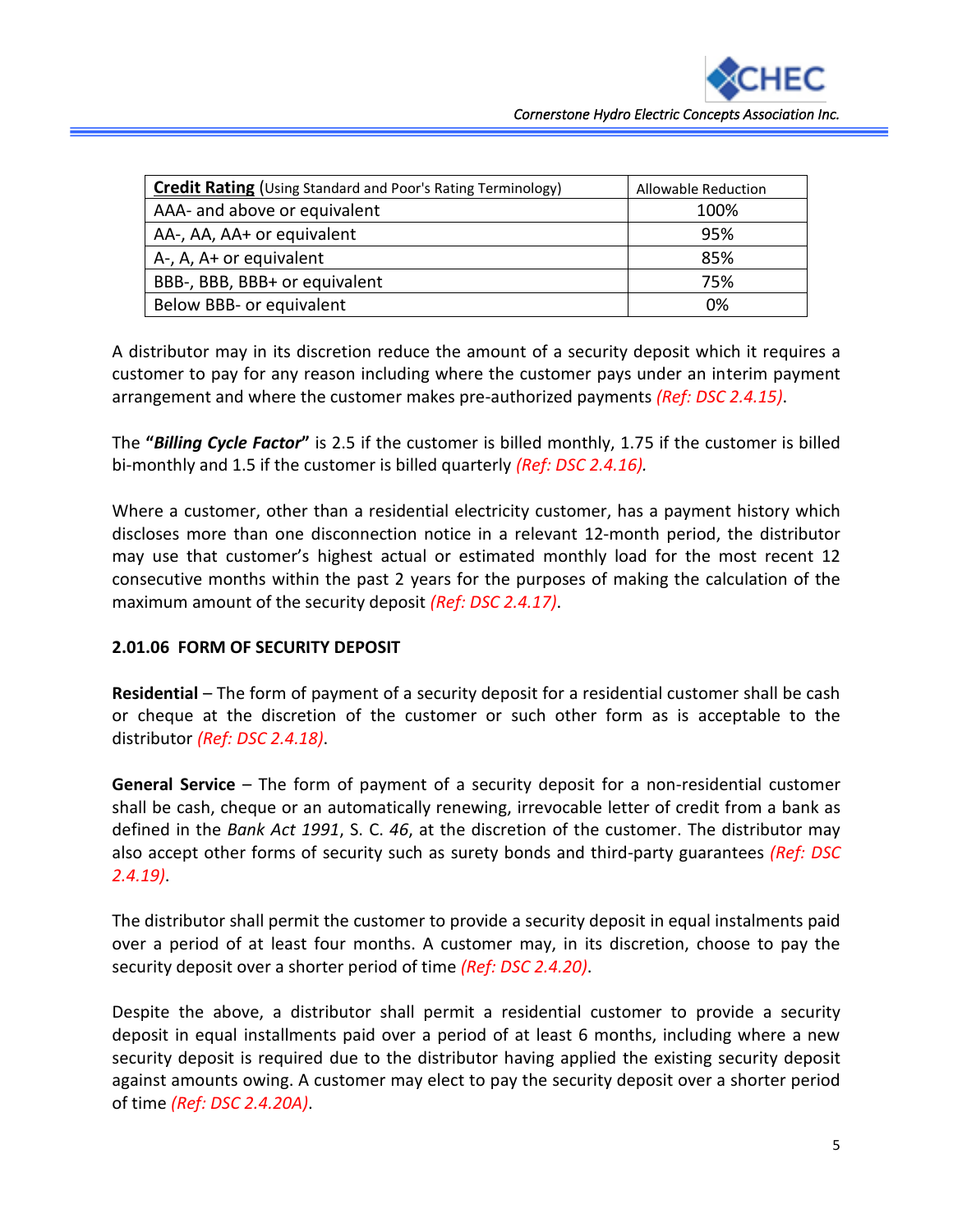

### **2.01.07 INTEREST PAYABLE**

Interest shall accrue monthly on security deposits made by way of cash or cheque commencing on receipt of the total deposit required by the distributor. The interest shall be at the Prime Business Rate as published on the Bank of Canada website less 2 percent, updated quarterly. The interest accrued shall be paid out at least once every 12 months, on return or application of the security deposit, or closure of the account, whichever comes first, and may be paid by crediting the account of the customer or otherwise *(Ref: DSC 2.4.21)*.

## **2.01.08 – PLANNED FREQUENCY, PROCESS AND TIMING OF UPDATING SECURITY DEPOSITS**

The distributor shall review every customer's security deposit at least once every calendar year to determine whether the entire amount of the security deposit is to be returned to the customer or adjusted based on a re-calculation of the maximum amount of the security deposit *(Ref: DSC 2.4.22)*.

**Residential Customer** – Where a residential customer has paid a security deposit in instalments, a distributor shall conduct a review of the customer's security deposit in the calendar year following the first anniversary of the initial instalment and thereafter at the next review as required by this policy *(Ref: DSC 2.4.22A)*.

A customer may, no earlier than 12 months after payment of a security deposit or the making of a prior demand for a review, demand in writing that a distributor undertake a review to determine whether the entire amount of the security deposit is to be returned to the customer as the customer is now in a position that it would be exempt from paying a security deposit or whether the amount of the security deposit is to be adjusted based on a recalculation of the maximum amount of the security deposit *(Ref: DSC 2.4.23)*.

**Residential Customer** – Where a residential customer has paid a security deposit in instalments, the customer shall not be entitled to request a review of the security deposit until 12 months after the first installment was paid *(Ref: DSC 2.4.23A)*.

A distributor shall give notice to all residential customers, at least annually, that any residential customer that qualifies as an eligible low-income customer may request and receive a refund of any security deposit previously paid to the distributor by the customer, after application of the security deposit to any outstanding arrears on the customer's account *(Ref: DSC 2.4.23B)*.

**Low Income** – where an eligible low-income customer requests a refund of a security deposit previously paid to a distributor by the customer, the distributor shall advise the customer within 10 days of the request that the balance remaining after application of the security deposit to any outstanding arrears will be credited to his or her account where the remaining amount is less than one month's average billing or, where the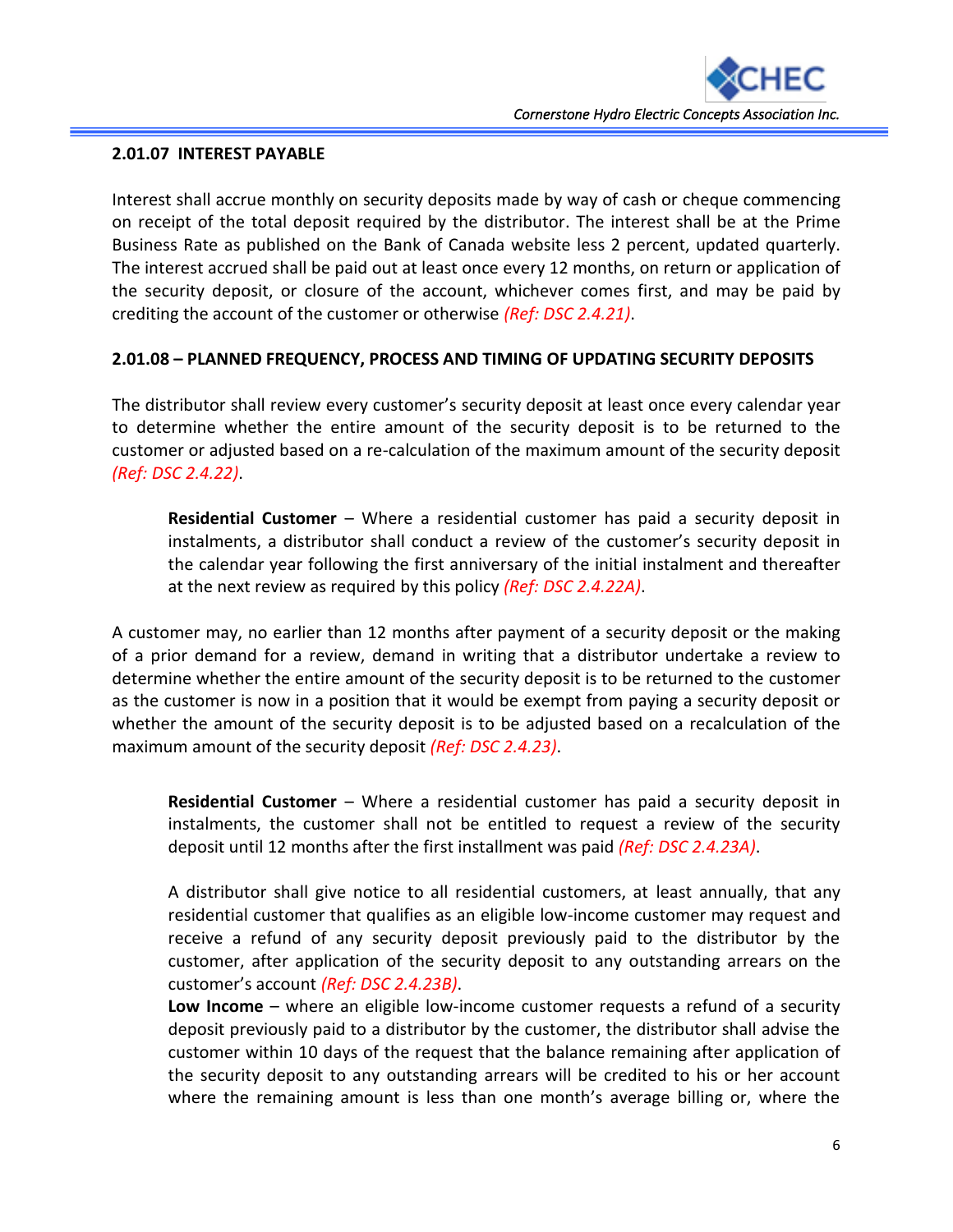

remaining amount is equal to or greater than one month's average billing, the customer may elect to receive the refund by cheque and the distributor shall issue a cheque within 11 days of the customer requesting payment by cheque *(Ref: DSC 2.4.23C)*.

Where the distributor determines in conducting a review that some or all of the security deposit is to be returned to the customer, the distributor shall promptly return this amount to the customer by crediting the customer's account or otherwise.

**>5000kW** – In the case of a customer in a >5000 kW demand rate class, where the customer is now in a position that it would be exempt from paying a security deposit, the distributor is only required to return 50% of the security deposit held by the distributor.

Where the distributor determines in conducting a review that the maximum amount of the security deposit is to be adjusted upward, the distributor may require the customer to pay this additional amount at the same time the customer's next regular bill comes due *(Ref: DSC 2.4.25)*.

**Residential** – Where a residential electricity customer is required to adjust the security deposit upwards, a distributor shall permit the customer to pay the adjustment amount in equal installments paid over a period of at least 6 months. A customer may elect to pay the security deposit over a shorter period of time *(Ref: DSC 2.4.25A)*.

A distributor shall promptly return any security deposit received from the customer upon closure of the customer's account, subject to the distributor's right to use the security deposit to off-set other amounts owing by the customer to the distributor. The security deposit shall be returned within six weeks of the closure of an account *(Ref: DSC 2.4.26)*.

**Residential** – A distributor shall not issue a disconnection notice to a residential customer for non-payment unless the distributor has first applied any security deposit held on account for the customer against any amounts owing at that time and the security deposit was insufficient to cover the total amount owing *(Ref: DSC 2.4.26A)*.

**Residential** – Where a distributor applies all or part of a security deposit to off-set amounts owing by a residential customer, the distributor may request that the customer repay the amount of the security deposit that was so applied. The distributor shall allow the residential customer to repay the security deposit as per the requirements of this policy *(Ref: DSC 2.4.26B)*.

A distributor shall apply a security deposit to the final bill prior to the change in service where a customer changes from SSS to a competitive retailer that uses retailer-consolidated billing or a customer changes billing options from distributor-consolidated billing to split billing or retailer-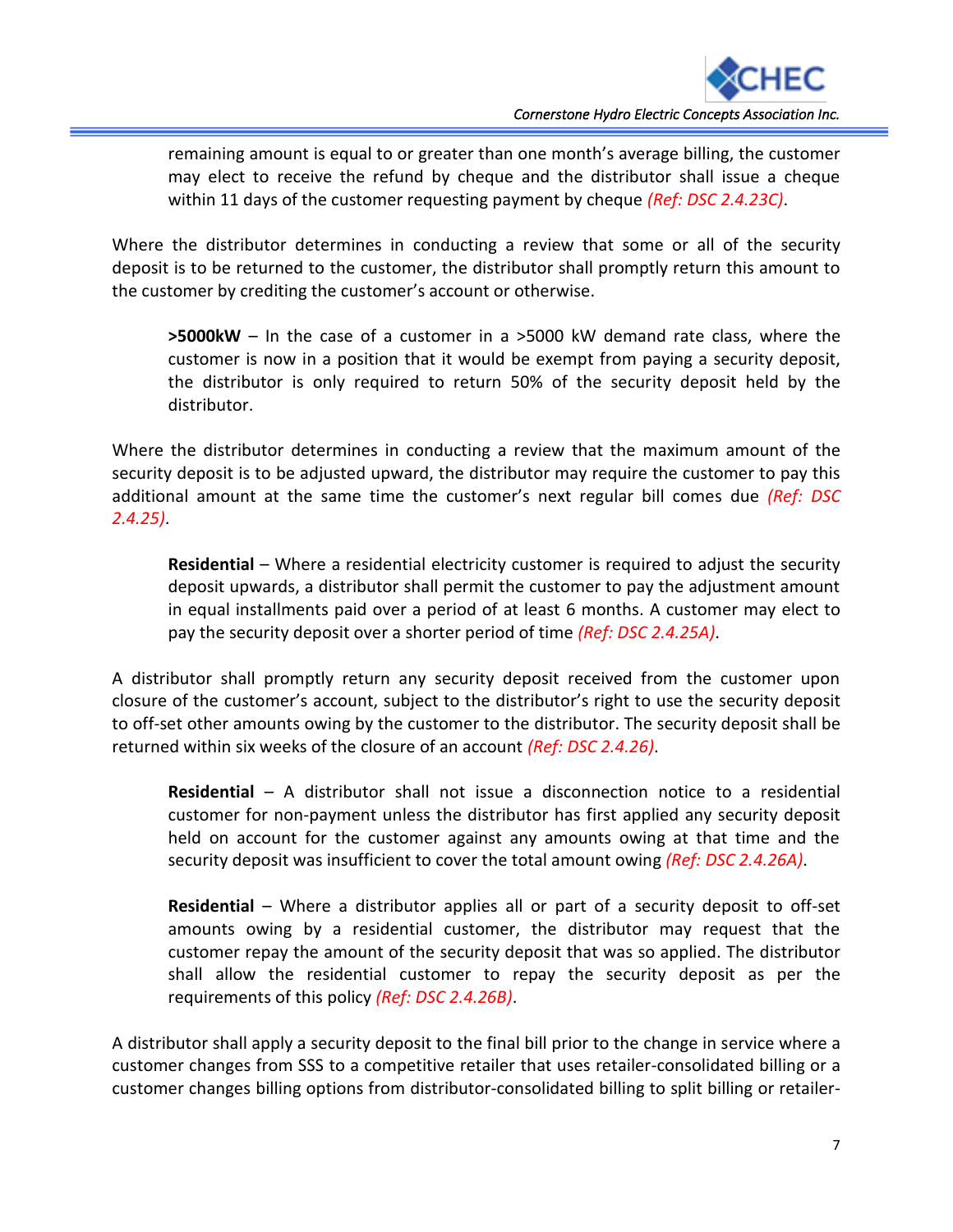

consolidated billing. A distributor shall promptly return any remaining amount of the security deposit to the customer. A distributor shall not pay any portion of a customer's security deposit to a competitive retailer. Where a change is made from distributor-consolidated billing to split billing, a distributor may retain a portion of the security deposit amount that reflects the nonpayment risk associated with the new billing option *(Ref: DSC 2.4.27)*.

Where all or part of a security deposit has been paid by a third party on behalf of a customer, the distributor shall return the amount of the security deposit paid by the third party, including interest, where applicable, to the third party. This obligation shall apply where and to the extent that:

- the third party paid all or part (as applicable) of the security deposit directly to the distributor;
- the third party has requested, at the time the security deposit was paid or within a reasonable time thereafter, that the distributor return all or part (as applicable) of the security deposit to it rather than to the customer; and
- there is not then any amount overdue for payment by the customer that the distributor is permitted by this Code to offset using the security deposit *(Ref: DSC 2.4.28)*.

The following customers shall be deemed to be residential customers:

- a) seasonal customers who are not classified as general service customers; and
- b) customers of a distributor with a farm rate class who have farms with a dwelling that is occupied as a residence continuously for at least 8 months of the year, where the customer has a < 50 kW demand (Ref: DSC 2.4.29).

A customer that is a corporation within the meaning of the *Condominium Act*, 1998 who has an account with a distributor that:

- a) relates to a property defined in the Condominium Act, 1998 and comprised predominantly of units that are used for residential purposes; and
- b) relates to more than one unit in the property,

shall be deemed to be a residential customer provided that the customer has filed with the distributor a declaration in a form approved by the Board attesting to the customer's status as a corporation within the meaning of the Condominium Act, 1998 *(Ref: DSC 2.4.30)*.

## **2.01.09 METHOD OF ENFORCEMENT WHERE SECURITY DEPOSIT IS NOT PAID**

Failure to pay the security deposit as required will result in the immediate implementation of the distributor's policy 2.06 Collection Policy which may lead to the discontinuation of electrical service.